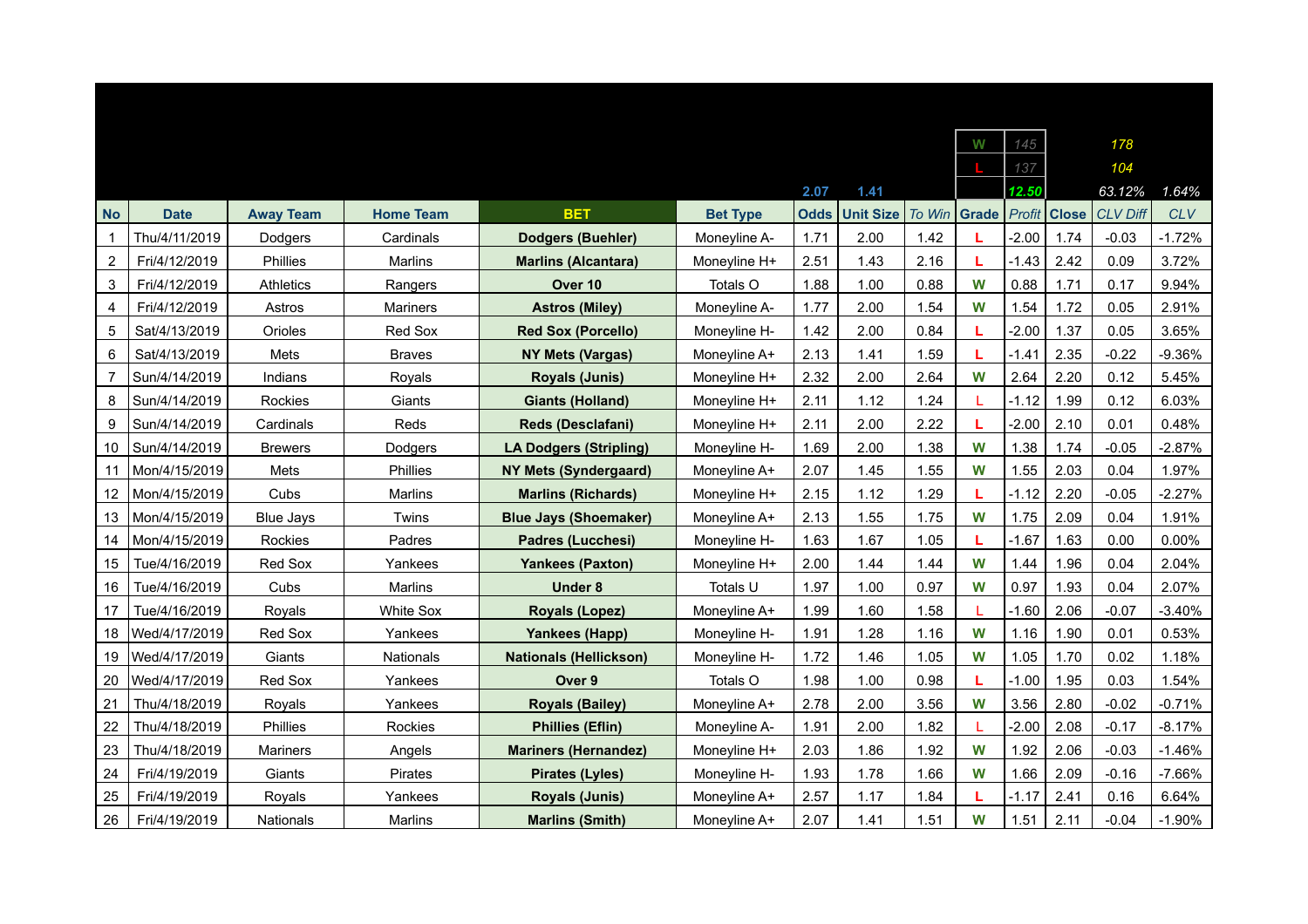| 27 | Sat/4/20/2019 | Diamondbacks     | Cubs             | <b>Diamondbacks (Greinke)</b> | Moneyline A+ | 2.33 | 1.06 | 1.41 | W | 1.41    | 2.22 | 0.11    | 4.95%     |
|----|---------------|------------------|------------------|-------------------------------|--------------|------|------|------|---|---------|------|---------|-----------|
| 28 | Sat/4/20/2019 | Red Sox          | Rays             | <b>Rays (Morton)</b>          | Moneyline H- | 1.69 | 1.69 | 1.17 |   | $-1.69$ | 1.71 | $-0.02$ | $-1.17%$  |
| 29 | Sat/4/20/2019 | Red Sox          | Rays             | Over 8                        | Totals O     | 1.92 | 1.00 | 0.92 | W | 0.92    | 1.89 | 0.03    | 1.59%     |
| 30 | Sat/4/20/2019 | <b>Braves</b>    | Indians          | <b>Braves (Teheran)</b>       | Moneyline A+ | 2.42 | 1.01 | 1.43 | L | $-1.01$ | 2.22 | 0.20    | 9.01%     |
| 31 | Sat/4/20/2019 | Dodgers          | <b>Brewers</b>   | <b>Dodgers (Ryu)</b>          | Moneyline A- | 1.72 | 1.27 | 0.91 |   | $-1.27$ | 1.82 | $-0.10$ | $-5.49%$  |
| 32 | Sun/4/21/2019 | Giants           | Pirates          | <b>Pirates (Archer)</b>       | Moneyline H- | 1.69 | 1.20 | 0.83 |   | $-1.20$ | 1.69 | 0.00    | $0.00\%$  |
| 33 | Sun/4/21/2019 | Diamondbacks     | Pirates          | <b>Pirates (Musgrove)</b>     | Moneyline H- | 1.72 | 1.23 | 0.89 | L | $-1.23$ | 1.75 | $-0.03$ | $-1.71%$  |
| 34 | Mon/4/22/2019 | Phillies         | Mets             | Mets (Matz)                   | Moneyline H- | 1.89 | 2.00 | 1.78 | W | 1.78    | 1.93 | $-0.04$ | $-2.07\%$ |
| 35 | Tue/4/23/2019 | Dodgers          | Cubs             | <b>Cubs (Quintana)</b>        | Moneyline H+ | 2.03 | 1.67 | 1.72 | W | 1.72    | 1.92 | 0.11    | 5.73%     |
| 36 | Tue/4/23/2019 | Rangers          | Athletics        | <b>Athletics (Montas)</b>     | Moneyline H- | 1.75 | 1.95 | 1.46 | W | 1.46    | 1.71 | 0.04    | 2.34%     |
| 37 | Wed/4/24/2019 | Giants           | <b>Blue Jays</b> | <b>Blue Jays (Buchholz)</b>   | Moneyline H+ | 2.06 | 1.16 | 1.23 | L | $-1.16$ | 2.12 | $-0.06$ | $-2.83%$  |
| 38 | Wed/4/24/2019 | Phillies         | Mets             | <b>Mets (Vargas)</b>          | Moneyline H+ | 2.03 | 1.56 | 1.61 | L | $-1.56$ | 2.24 | $-0.21$ | $-9.38%$  |
| 39 | Thu/4/25/2019 | Indians          | Astros           | <b>Astros (Cole)</b>          | Moneyline H- | 1.63 | 1.41 | 0.89 | L | $-1.41$ | 1.65 | $-0.02$ | $-1.21%$  |
| 40 | Fri/4/26/2019 | <b>Brewers</b>   | Mets             | <b>NY Mets (deGrom)</b>       | Moneyline H- | 1.57 | 1.65 | 0.94 | L | $-1.65$ | 1.61 | $-0.04$ | $-2.48%$  |
| 41 | Fri/4/26/2019 | Angels           | Royals           | <b>Royals (Duffy)</b>         | Moneyline H+ | 2.19 | 1.23 | 1.46 | L | $-1.23$ | 1.95 | 0.24    | 12.31%    |
| 42 | Fri/4/26/2019 | Pirates          | Dodgers          | Dodgers (Ryu)                 | Moneyline H- | 1.59 | 1.56 | 0.92 | W | 0.92    | 1.57 | 0.02    | 1.27%     |
| 43 | Fri/4/26/2019 | Yankees          | Giants           | <b>Yankees (Paxton)</b>       | Moneyline A- | 1.90 | 1.51 | 1.36 | W | 1.36    | 1.90 | 0.00    | 0.00%     |
| 44 | Sat/4/27/2019 | Angels           | Royals           | <b>Royals (Lopez)</b>         | Moneyline H- | 1.98 | 1.10 | 1.08 | W | 1.08    | 2.06 | $-0.08$ | $-3.88%$  |
| 45 | Sat/4/27/2019 | Rangers          | <b>Mariners</b>  | <b>Mariners (Leake)</b>       | Moneyline H- | 1.80 | 2.00 | 1.60 | L | $-2.00$ | 1.99 | $-0.19$ | $-9.55%$  |
| 46 | Sun/4/28/2019 | <b>Brewers</b>   | Mets             | Mets (Matz)                   | Moneyline H- | 1.87 | 1.10 | 0.96 | W | 0.96    | 1.84 | 0.03    | 1.63%     |
| 47 | Sun/4/28/2019 | Rockies          | <b>Braves</b>    | <b>Braves (Gausman)</b>       | Moneyline H- | 1.65 | 1.69 | 1.10 | W | 1.10    | 1.62 | 0.03    | 1.85%     |
| 48 | Sun/4/28/2019 | Padres           | <b>Nationals</b> | <b>Padres (Lucchesi)</b>      | Moneyline A+ | 2.12 | 2.00 | 2.24 | L | $-2.00$ | 1.81 | 0.31    | 17.13%    |
| 49 | Sun/4/28/2019 | Padres           | Nationals        | <b>Over 8.5</b>               | Totals O     | 1.87 | 1.00 | 0.87 | W | 0.87    | 1.93 | $-0.06$ | $-3.11%$  |
| 50 | Mon/4/29/2019 | Astros           | Twins            | <b>Astros (Verlander)</b>     | Moneyline A- | 1.63 | 1.30 | 0.82 |   | $-1.30$ | 1.57 | 0.06    | 3.82%     |
| 51 | Wed/5/01/2019 | Cardinals        | Nationals        | <b>Nationals (Scherzer)</b>   | Moneyline H- | 1.62 | 1.12 | 0.69 | L | $-1.12$ | 1.74 | $-0.12$ | $-6.90\%$ |
| 52 | Wed/5/01/2019 | Indians          | Marlins          | <b>Marlins (Smith)</b>        | Moneyline H+ | 2.35 | 2.00 | 2.70 | W | 2.70    | 2.12 | 0.23    | 10.85%    |
| 53 | Wed/5/01/2019 | Dodgers          | Giants           | Dodgers (Ryu)                 | Moneyline A- | 1.69 | 1.72 | 1.19 |   | $-1.72$ | 1.77 | $-0.08$ | $-4.52%$  |
| 54 | Thu/5/02/2019 | Rockies          | <b>Brewers</b>   | <b>Brewers (Peralta)</b>      | Moneyline H- | 1.87 | 1.84 | 1.60 | L | $-1.84$ | 1.88 | $-0.01$ | $-0.53%$  |
| 55 | Thu/5/02/2019 | Rays             | Royals           | <b>Royals (Duffy)</b>         | Moneyline H+ | 2.45 | 1.31 | 1.90 | L | $-1.31$ | 2.46 | $-0.01$ | $-0.41%$  |
| 56 | Thu/5/02/2019 | <b>Blue Jays</b> | Angels           | <b>Angels (Skaggs)</b>        | Moneyline H- | 1.73 | 2.00 | 1.46 | W | 1.46    | 1.60 | 0.13    | 8.12%     |
| 57 | Fri/5/03/2019 | <b>Braves</b>    | Marlins          | <b>Under 8</b>                | Totals U     | 1.93 | 1.00 | 0.93 |   | $-1.00$ | 1.88 | 0.05    | 2.66%     |
| 58 | Sat/5/04/2019 | Twins            | Yankees          | <b>Over 8.5</b>               | Totals O     | 1.89 | 1.00 | 0.89 | W | 0.89    | 1.73 | 0.16    | 9.25%     |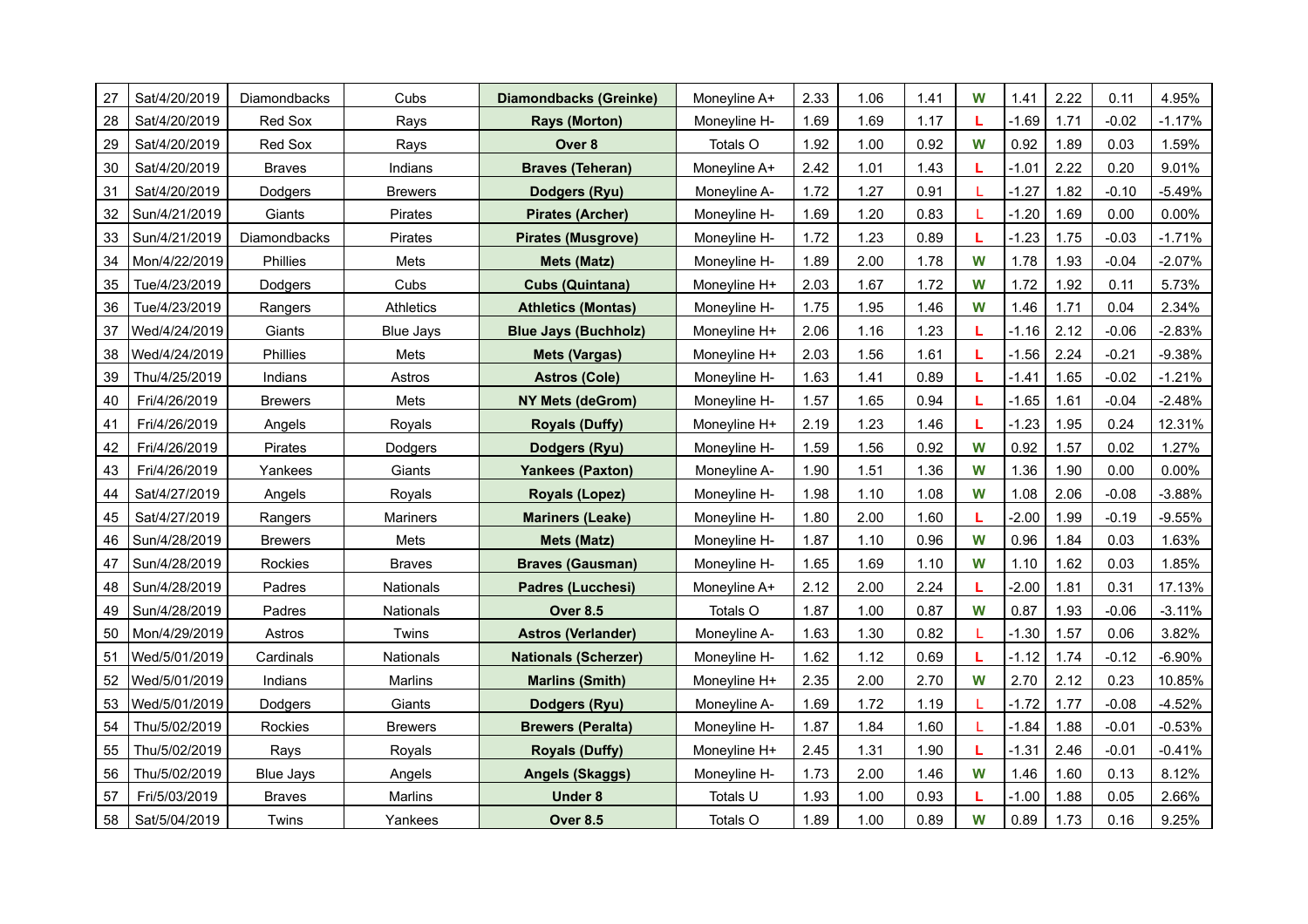| 59 | Sat/5/04/2019 | Giants           | Reds             | <b>Reds (Roark)</b>         | Moneyline H- | 1.78 | 1.08 | 0.84 | W | 0.84    | 1.81 | $-0.03$ | $-1.66%$ |
|----|---------------|------------------|------------------|-----------------------------|--------------|------|------|------|---|---------|------|---------|----------|
| 60 | Sat/5/04/2019 | Diamondbacks     | Rockies          | Diamondbacks (Weaver)       | Moneyline A+ | 2.18 | 1.69 | 1.99 | W | 1.99    | 2.24 | $-0.06$ | -2.68%   |
| 61 | Sat/5/04/2019 | Cardinals        | Cubs             | <b>Over 8.5</b>             | Totals O     | 1.94 | 1.00 | 0.94 | W | 0.94    | 1.97 | $-0.03$ | $-1.52%$ |
| 62 | Sun/5/05/2019 | Giants           | Reds             | <b>Reds (Castillo)</b>      | Moneyline H- | 1.62 | 1.80 | 1.12 | L | $-1.80$ | 1.57 | 0.05    | 3.18%    |
| 63 | Mon/5/06/2019 | <b>Mariners</b>  | Yankees          | Over 9                      | Totals O     | 1.90 | 1.00 | 0.90 | W | 0.90    | 1.92 | $-0.02$ | $-1.04%$ |
| 64 | Mon/5/06/2019 | Marlins          | Cubs             | <b>Cubs (Hamels)</b>        | Moneyline H- | 1.40 | 2.00 | 0.80 |   | $-2.00$ | 1.40 | 0.00    | 0.00%    |
| 65 | Tue/5/07/2019 | <b>Mariners</b>  | Yankees          | Over <sub>9</sub>           | Totals O     | 2.00 | 1.00 | 1.00 | P | 0.00    | 1.79 | 0.21    | 11.73%   |
| 66 | Thu/5/09/2019 | <b>Mariners</b>  | Yankees          | Over 9                      | Totals O     | 1.97 | 1.00 | 0.97 |   | $-1.00$ | 1.90 | 0.07    | 3.68%    |
| 67 | Fri/5/10/2019 | Rangers          | Astros           | <b>Astros (Verlander)</b>   | Moneyline H- | 1.41 | 2.00 | 0.82 | W | 0.82    | 1.39 | 0.02    | 1.44%    |
| 68 | Sat/5/11/2019 | Phillies         | Royals           | Over 9                      | Totals O     | 1.95 | 1.00 | 0.95 | L | $-1.00$ | 1.90 | 0.05    | 2.63%    |
| 69 | Sat/5/11/2019 | <b>Mariners</b>  | Red Sox          | <b>Mariners (Hernandez)</b> | Moneyline A+ | 2.78 | 1.92 | 3.42 |   | $-1.92$ | 2.59 | 0.19    | 7.34%    |
| 70 | Sun/5/12/2019 | Reds             | Giants           | <b>Reds (Mahle)</b>         | Moneyline A+ | 2.21 | 2.00 | 2.42 |   | $-2.00$ | 2.02 | 0.19    | 9.41%    |
| 71 | Mon/5/13/2019 | Indians          | <b>White Sox</b> | <b>White Sox (Lopez)</b>    | Moneyline H+ | 2.42 | 1.77 | 2.51 | W | 2.51    | 2.41 | 0.01    | 0.41%    |
| 72 | Tue/5/14/2019 | Orioles          | Yankees          | <b>Over 8.5</b>             | Totals O     |      |      | 0.00 | P | 0.00    |      |         |          |
| 73 | Tue/5/14/2019 | Athletics        | Mariners         | <b>Mariners (Leake)</b>     | Moneyline H+ | 2.06 | 2.00 | 2.12 | W | 2.12    | 2.03 | 0.03    | 1.48%    |
| 74 | Wed/5/15/2019 | Orioles          | Yankees          | Over 9                      | Totals O     | 1.89 | 1.00 | 0.89 | L | $-1.00$ | 1.79 | 0.10    | 5.59%    |
| 75 | Thu/5/16/2019 | Rangers          | Royals           | <b>Royals (Bailey)</b>      | Moneyline H+ | 1.97 | 1.73 | 1.68 | L | $-1.73$ | 1.93 | 0.04    | 2.07%    |
| 76 | Fri/5/17/2019 | Royals           | Angels           | <b>Angels (Harvey)</b>      | Moneyline H- | 1.74 | 2.00 | 1.48 | W | 1.48    | 1.54 | 0.20    | 12.99%   |
| 77 | Sat/5/18/2019 | Cardinals        | Rangers          | Over 12                     | Totals O     | 1.95 | 1.00 | 0.95 | L | $-1.00$ | 1.85 | 0.10    | 5.41%    |
| 78 | Mon/5/20/2019 | Mariners         | Rangers          | Over <sub>11</sub>          | Totals O     | 2.02 | 1.00 | 1.02 | W | 1.02    | 2.03 | $-0.01$ | $-0.49%$ |
| 79 | Tue/5/21/2019 | <b>White Sox</b> | Astros           | <b>Astros (Verlander)</b>   | Moneyline H- | 1.30 | 2.00 | 0.60 | W | 0.60    | 1.30 | 0.00    | 0.00%    |
| 80 | Tue/5/21/2019 | <b>White Sox</b> | Astros           | Over 8                      | Totals O     | 1.87 | 1.00 | 0.87 | L | $-1.00$ | 1.72 | 0.15    | 8.72%    |
| 81 | Tue/5/21/2019 | <b>Nationals</b> | Mets             | <b>Under 8</b>              | Totals U     | 1.93 | 1.00 | 0.93 | L | $-1.00$ | 1.85 | 0.08    | 4.32%    |
| 82 | Wed/5/22/2019 | Mariners         | Rangers          | Over 12                     | Totals O     | 2.02 | 1.00 | 1.02 |   | $-1.00$ | 2.06 | $-0.04$ | $-1.94%$ |
| 83 | Wed/5/22/2019 | <b>White Sox</b> | Astros           | <b>Astros</b>               | Moneyline H- | 1.31 | 2.00 | 0.62 | L | $-2.00$ | 1.28 | 0.03    | 2.34%    |
| 84 | Thu/5/23/2019 | <b>Nationals</b> | Mets             | <b>Under 8</b>              | Totals U     | 1.87 | 1.00 | 0.87 | L | $-1.00$ | 1.68 | 0.19    | 11.31%   |
| 85 | Sun/5/26/2019 | Tigers           | Mets             | <b>Under 8</b>              | Totals U     | 1.87 | 1.00 | 0.87 | W | 0.87    | 1.87 | 0.00    | 0.00%    |
| 86 | Sun/5/26/2019 | <b>White Sox</b> | Twins            | <b>Twins</b>                | Moneyline H- | 1.42 | 2.00 | 0.84 | W | 0.84    | 1.43 | $-0.01$ | $-0.70%$ |
| 87 | Sun/5/26/2019 | Rangers          | Angels           | <b>Angels</b>               | Moneyline H- | 1.63 | 2.00 | 1.26 | W | 1.26    | 1.61 | 0.02    | 1.24%    |
| 88 | Sun/5/26/2019 | Mariners         | Athletics        | <b>Mariners</b>             | Moneyline A+ | 2.43 | 1.86 | 2.66 |   | $-1.86$ | 2.20 | 0.23    | 10.45%   |
| 89 | Mon/5/27/2019 | Cubs             | Astros           | <b>Astros (Cole)</b>        | Moneyline H- | 1.58 | 2.00 | 1.16 | W | 1.16    | 1.60 | $-0.02$ | $-1.25%$ |
| 90 | Thu/5/30/2019 | Royals           | Rangers          | Over 10                     | Totals O     | 1.98 | 1.00 | 0.98 |   | $-1.00$ | 2.08 | $-0.10$ | $-4.81%$ |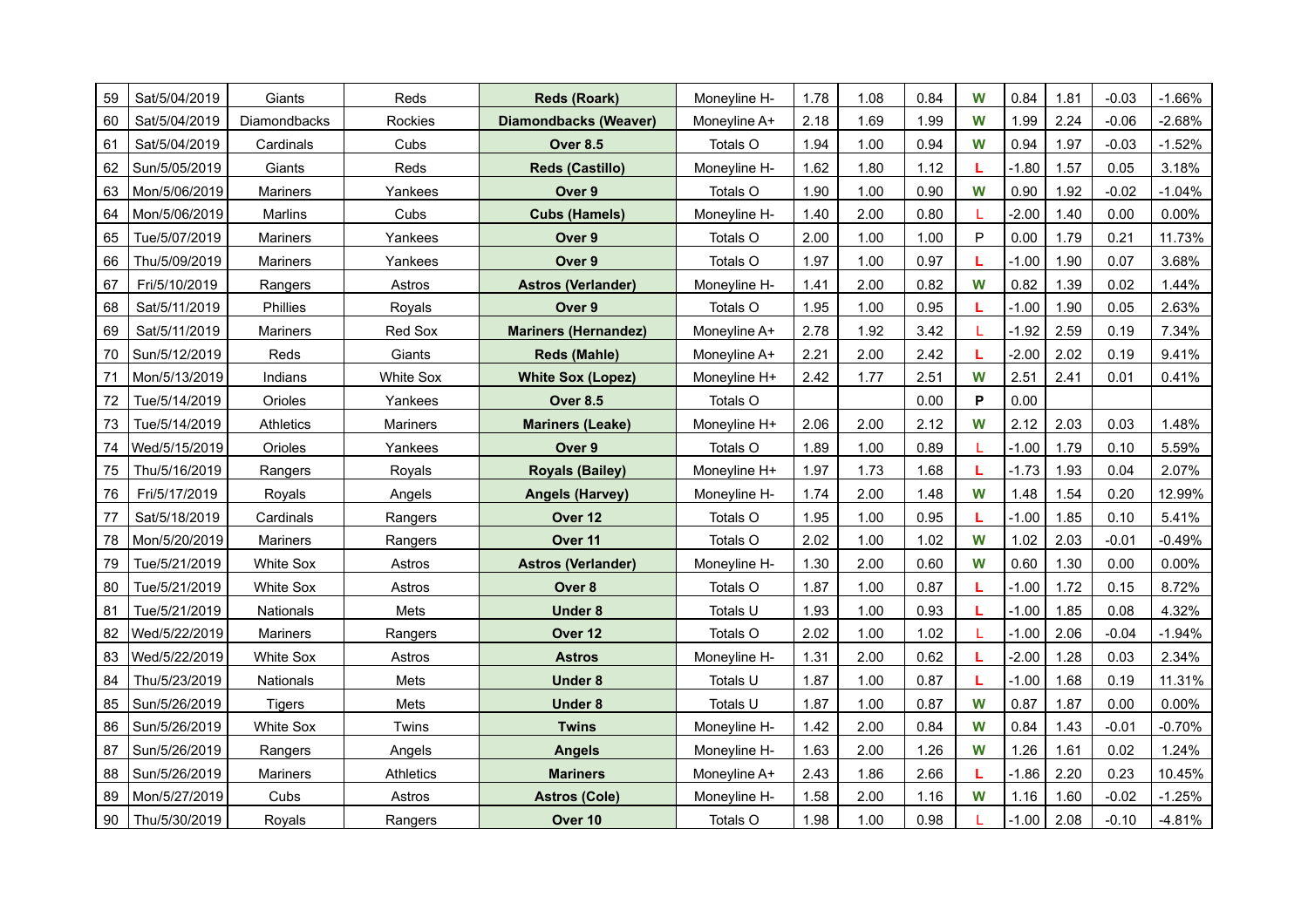| 91  | Fri/5/31/2019       | <b>Nationals</b> | Reds             | <b>Reds (Mahle)</b>        | Moneyline H+ | 2.15 | 1.77 | 2.04 | W            | 2.04    | 2.08 | 0.07    | 3.37%    |
|-----|---------------------|------------------|------------------|----------------------------|--------------|------|------|------|--------------|---------|------|---------|----------|
| 92  | Fri/5/31/2019       | Royals           | Rangers          | <b>Over 10.5</b>           | Totals O     | 1.91 | 1.00 | 0.91 |              | $-1.00$ | 1.95 | $-0.04$ | -2.05%   |
| 93  | Sat/6/01/2019       | Nationals        | Reds             | <b>Reds (Roark)</b>        | Moneyline H- | 1.80 | 1.99 | 1.59 | L            | $-1.99$ | 1.79 | 0.01    | 0.56%    |
| 94  | Sun/6/02/2019       | Royals           | Rangers          | Over <sub>11</sub>         | Totals O     | 1.95 | 1.00 | 0.95 | L            | $-1.00$ | 2.00 | $-0.05$ | $-2.50%$ |
| 95  | Sun/6/02/2019       | Astros           | Athletics        | <b>Astros (Cole)</b>       | Moneyline A- | 1.80 | 1.76 | 1.41 | W            | 1.41    | 1.78 | 0.02    | 1.12%    |
| 96  | Sun/6/02/2019       | Marlins          | Padres           | Padres (Strahm)            | Moneyline H- | 1.58 | 2.00 | 1.16 | L            | $-2.00$ | 1.55 | 0.03    | 1.94%    |
| 97  | Sun/6/02/2019       | Red Sox          | Yankees          | Over 9                     | Totals O     | 1.87 | 1.00 | 0.87 | W            | 0.87    | 1.66 | 0.21    | 12.65%   |
| 98  | Wed/6/05/2019       | Athletics        | Angels           | <b>Angels (Pena)</b>       | Moneyline H- | 1.87 | 2.00 | 1.74 | W            | 1.74    | 1.80 | 0.07    | 3.89%    |
| 99  | Wed/6/05/2019       | <b>Athletics</b> | Angels           | Over 9                     | Totals O     | 1.87 | 1.00 | 0.87 | W            | 0.87    | 1.81 | 0.06    | 3.31%    |
| 100 | Thu/6/06/2019       | Orioles          | Rangers          | Over 10.5 / Void P change  | Totals O     |      |      | 0.00 | $\mathsf{P}$ | 0.00    |      |         |          |
| 101 | Thu/6/06/2019       | Athletics        | Angels           | Over 9                     | Totals O     | 1.87 | 1.00 | 0.87 | W            | 0.87    | 1.76 | 0.11    | 6.25%    |
| 102 | Fri/6/07/2019       | Athletics        | Rangers          | <b>Over 10.5</b>           | Totals O     | 1.93 | 1.00 | 0.93 |              | $-1.00$ | 2.07 | $-0.14$ | $-6.76%$ |
| 103 | Fri/6/07/2019       | <b>Mariners</b>  | Angels           | <b>Angels (Heaney)</b>     | Moneyline H- | 1.61 | 2.00 | 1.22 |              | $-2.00$ | 1.56 | 0.05    | 3.21%    |
| 104 | Sat/6/08/2019       | Athletics        | Rangers          | Over 9.5                   | Totals O     | 1.95 | 1.00 | 0.95 | L            | $-1.00$ | 1.96 | $-0.01$ | $-0.51%$ |
| 105 | Thu/6/13/2019       | Pirates          | <b>Braves</b>    | Over 9                     | Totals O     | 1.89 | 1.00 | 0.89 | W            | 0.89    | 1.78 | 0.11    | 6.18%    |
| 106 | Thu/6/13/2019       | <b>Mariners</b>  | Twins            | <b>Twins (Pineda)</b>      | Moneyline H- | 1.61 | 2.00 | 1.22 | W            | 1.22    | 1.61 | 0.00    | 0.00%    |
| 107 | Thu/6/13/2019       | Cardinals        | Mets             | <b>Mets (deGrom)</b>       | Moneyline H- | 1.76 | 1.60 | 1.22 | W            | 1.22    | 1.69 | 0.07    | 4.14%    |
| 108 | Fri/6/14/2019       | Angels           | Rays             | <b>Angels (Heaney)</b>     | Moneyline A+ | 2.64 | 2.00 | 3.28 |              | $-2.00$ | 2.51 | 0.13    | 5.18%    |
| 109 | Fri/6/14/2019       | Royals           | Twins            | <b>Twins (Gibson)</b>      | Moneyline H- | 1.49 | 3.00 | 1.47 | W            | 1.47    | 1.42 | 0.07    | 4.93%    |
| 110 | Fri/6/14/2019       | Yankees          | <b>White Sox</b> | Yankees (Sabathia)         | Moneyline A+ | 2.03 | 1.73 | 1.78 | L            | $-1.73$ | 1.91 | 0.12    | 6.28%    |
| 111 | Fri/6/14/2019       | <b>Blue Jays</b> | Astros           | <b>Astros (Cole)</b>       | Moneyline H- | 1.43 | 2.00 | 0.86 | W            | 0.86    | 1.40 | 0.03    | 2.14%    |
| 112 | Sat/6/15/2019       | Cardinals        | Mets             | <b>Mets (Syndergaard)</b>  | Moneyline H- | 1.69 | 1.61 | 1.11 | W            | 1.11    | 1.68 | 0.01    | 0.60%    |
| 113 | Sun/6/16/2019       | Cardinals        | Mets             | <b>Mets (Vargas)</b>       | Moneyline H+ | 2.07 | 1.87 | 2.00 | L            | $-1.87$ | 2.12 | $-0.05$ | $-2.36%$ |
| 114 | Tue/6/18/2019       | Phillies         | Nationals        | <b>Nationals (Corbin)</b>  | Moneyline H- |      |      | 0.00 | P            | 0.00    |      |         |          |
| 115 | Tue/6/18/2019       | Angels           | <b>Blue Jays</b> | <b>Angels (Skaggs)</b>     | Moneyline A- | 1.85 | 1.50 | 1.28 | W            | 1.28    | 1.76 | 0.09    | 5.11%    |
|     | 116   Wed/6/19/2019 | Royals           | Mariners         | <b>Mariners (Gonzales)</b> | Moneyline H- | 1.83 | 1.95 | 1.62 | W            | 1.62    | 1.84 | $-0.01$ | $-0.54%$ |
| 117 | Wed/6/19/2019       | <b>Tigers</b>    | Pirates          | <b>Pirates (Williams)</b>  | Moneyline H- | 1.85 | 2.00 | 1.70 | W            | 1.70    | 1.51 | 0.34    | 22.52%   |
|     | 118   Wed/6/19/2019 | Angels           | <b>Blue Jays</b> | <b>Angels (Heaney)</b>     | Moneyline A- | 1.67 | 3.00 | 2.01 | W            | 2.01    | 1.52 | 0.15    | 9.87%    |
| 119 | Sat/6/22/2019       | Mets             | Cubs             | <b>Mets (Wheeler)</b>      | Moneyline A+ | 2.25 | 1.50 | 1.88 | W            | 1.88    | 2.15 | 0.10    | 4.65%    |
| 120 | Sun/6/23/2019       | <b>White Sox</b> | Rangers          | <b>Rangers (Sampson)</b>   | Moneyline H- | 1.81 | 2.00 | 1.62 | W            | 1.62    | 1.84 | $-0.03$ | $-1.63%$ |
| 121 | Mon/6/24/2019       | Mets             | Phillies         | <b>Mets (Matz)</b>         | Moneyline A+ |      |      | 0.00 | P            | 0.00    |      |         |          |
|     | 122   Mon/6/24/2019 | Royals           | Indians          | <b>Indians (Plutko)</b>    | Moneyline H- | 1.63 | 1.85 | 1.17 | W            | 1.17    | 1.53 | 0.10    | 6.54%    |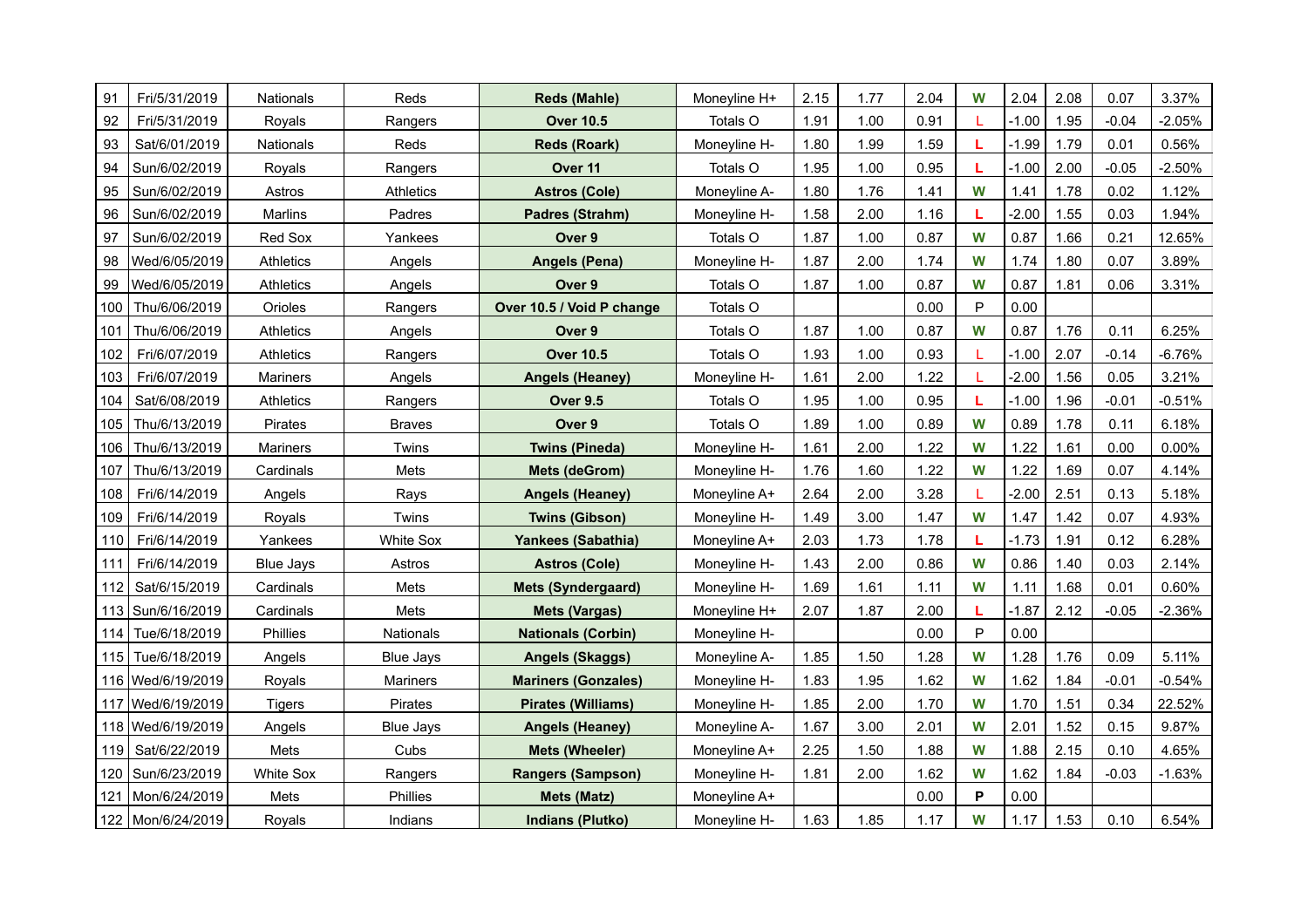| 123 | Mon/6/24/2019       | Dodgers         | Diamondbacks     | Over 8                             | Totals O     | 1.95 | 1.00 | 0.95 | W | 0.95    | 1.74 | 0.21    | 12.07%   |
|-----|---------------------|-----------------|------------------|------------------------------------|--------------|------|------|------|---|---------|------|---------|----------|
| 124 | Tue/6/25/2019       | Royals          | Indians          | <b>Indians (Bieber)</b>            | Moneyline H- | 1.49 | 3.00 | 1.47 |   | $-3.00$ | 1.39 | 0.10    | 7.19%    |
| 125 | Thu/6/27/2019       | Mets            | Phillies         | <b>Mets (Wheeler)</b>              | Moneyline A+ | 2.24 | 1.73 | 2.15 | L | $-1.73$ | 2.21 | 0.03    | 1.36%    |
| 126 | Fri/6/28/2019       | Indians         | Orioles          | <b>Indians (Clevinger)</b>         | Moneyline A- | 1.56 | 1.76 | 0.99 | L | $-1.76$ | 1.49 | 0.07    | 4.70%    |
| 127 | Fri/6/28/2019       | Phillies        | Marlins          | <b>Marlins (Hernandez)</b>         | Moneyline H+ | 2.27 | 1.69 | 2.15 | W | 2.15    | 2.31 | $-0.04$ | $-1.73%$ |
| 128 | Fri/6/28/2019       | Cubs            | Reds             | <b>Reds (Gray)</b>                 | Moneyline H+ | 2.12 | 1.57 | 1.76 | W | 1.76    | 2.15 | $-0.03$ | $-1.40%$ |
| 129 | Sat/6/29/2019       | <b>Braves</b>   | Mets             | <b>Mets (Matz)</b>                 | Moneyline H+ | 2.01 | 1.98 | 2.00 |   | $-1.98$ | 1.97 | 0.04    | 2.03%    |
| 130 | Tue/7/02/2019       | Cubs            | Pirates          | <b>Pirates (Musgrove)</b>          | Moneyline H+ | 2.20 | 2.00 | 2.40 | W | 2.40    | 2.14 | 0.06    | 2.80%    |
| 131 | Wed/7/03/2019       | Giants          | Padres           | Padres (Lauer)                     | Moneyline H- |      |      | 0.00 | P | 0.00    |      |         |          |
| 132 | Wed/7/03/2019       | Cardinals       | <b>Mariners</b>  | <b>Mariners (Leake)</b>            | Moneyline H+ | 2.21 | 2.76 | 3.34 | L | $-2.76$ | 2.05 | 0.16    | 7.80%    |
|     | 133 Wed/7/03/2019   | Cubs            | Pirates          | <b>Pirates (Archer)</b>            | Moneyline H+ | 2.08 | 1.90 | 2.05 | W | 2.05    | 2.03 | 0.05    | 2.46%    |
| 134 | Thu/7/04/2019       | Cubs            | Pirates          | <b>Pirates (Lyles)</b>             | Moneyline H+ | 2.11 | 2.40 | 2.66 |   | $-2.40$ | 2.09 | 0.02    | 0.96%    |
| 135 | Fri/7/05/2019       | Orioles         | <b>Blue Jays</b> | <b>Blue Jays (Sanchez) mistake</b> | Moneyline H- | 1.76 | 1.79 | 1.36 | L | $-1.79$ | 1.72 | 0.04    | 2.33%    |
| 136 | Fri/7/05/2019       | Cardinals       | Giants           | <b>Giants (Pomranz)</b>            | Moneyline H+ | 2.13 | 1.98 | 2.24 |   | $-1.98$ | 1.82 | 0.31    | 17.03%   |
| 137 | Sun/7/07/2019       | Phillies        | Mets             | <b>Mets (Wheeler)</b>              | Moneyline H- | 1.94 | 1.80 | 1.69 | L | $-1.80$ | 2.03 | $-0.09$ | $-4.43%$ |
| 138 | Fri/7/12/2019       | Dodgers         | Red Sox          | <b>Red Sox (Rodriguez)</b>         | Moneyline H+ | 2.01 | 1.78 | 1.80 | W | 1.80    | 1.89 | 0.12    | 6.35%    |
| 139 | Fri/7/12/2019       | Pirates         | Cubs             | <b>Pirates (Archer)</b>            | Moneyline A+ | 2.48 | 1.63 | 2.41 | L | $-1.63$ | 2.51 | $-0.03$ | $-1.20%$ |
| 140 | Sat/7/13/2019       | Pirates         | Cubs             | <b>Pirates (Lyles)</b>             | Moneyline A+ | 2.65 | 1.59 | 2.62 |   | $-1.59$ | 2.68 | $-0.03$ | $-1.12%$ |
| 141 | Sun/7/14/2019       | Pirates         | Cubs             | <b>Pirates (Williams)</b>          | Moneyline A+ | 2.46 | 1.59 | 2.32 | L | $-1.59$ | 2.66 | $-0.20$ | $-7.52%$ |
|     | 142   Sun/7/14/2019 | Reds            | Rockies          | Reds (Mahle)                       | Moneyline A+ | 2.04 | 1.58 | 1.64 |   | $-1.58$ | 1.99 | 0.05    | 2.51%    |
| 143 | Fri/7/19/2019       | Phillies        | Pirates          | <b>Pirates (Lyles)</b>             | Moneyline H- | 1.95 | 1.77 | 1.68 |   | $-1.77$ | 1.87 | 0.08    | 4.28%    |
| 144 | Fri/7/19/2019       | Rangers         | Astros           | <b>Astros (Verlander)</b>          | Moneyline H- | 1.47 | 2.60 | 1.22 | W | 1.22    | 1.48 | $-0.01$ | $-0.68%$ |
| 145 | Tue/7/23/2019       | Athletics       | Astros           | <b>Astros (Cole)</b>               | Moneyline H- | 1.44 | 1.56 | 0.69 | W | 0.69    | 1.41 | 0.03    | 2.13%    |
| 146 | Wed/7/24/2019       | Phillies        | <b>Tigers</b>    | <b>Tigers (Boyd)</b>               | Moneyline H+ | 2.24 | 1.89 | 2.34 |   | $-1.89$ | 2.28 | $-0.04$ | $-1.75%$ |
| 147 | Wed/7/24/2019       | Cardinals       | Pirates          | <b>Pirates (Archer)</b>            | Moneyline H- | 1.79 | 1.69 | 1.34 |   | $-1.69$ | 1.74 | 0.05    | 2.87%    |
|     | 148   Wed/7/24/2019 | Cubs            | Giants           | <b>Giants (Bumgarner)</b>          | Moneyline H+ | 2.05 | 1.72 | 1.81 | W | 1.81    | 1.93 | 0.12    | 6.22%    |
| 149 | Thu/7/25/2019       | Athletics       | Astros           | <b>Astros (Verlander)</b>          | Moneyline H- | 1.48 | 1.97 | 0.95 | W | 0.95    | 1.49 | $-0.01$ | $-0.67%$ |
| 150 | Thu/7/25/2019       | Rangers         | <b>Mariners</b>  | <b>Mariners (Leake)</b>            | Moneyline H+ | 2.27 | 2.09 | 2.65 | W | 2.65    | 2.29 | $-0.02$ | $-0.87%$ |
| 151 | Thu/7/25/2019       | Yankees         | Red Sox          | Over 11                            | Totals O     | 1.92 | 1.00 | 0.92 | W | 0.92    | 1.95 | $-0.03$ | $-1.54%$ |
| 152 | Fri/7/26/2019       | Rockies         | Reds             | <b>Reds (Castillo)</b>             | Moneyline H- | 1.76 | 1.79 | 1.36 |   | $-1.79$ | 1.69 | 0.07    | 4.14%    |
| 153 | Tue/7/30/2019       | <b>Mariners</b> | Rangers          | <b>Mariners (Leake)</b>            | Moneyline A+ | 2.17 | 1.84 | 2.15 | W | 2.15    | 2.13 | 0.04    | 1.88%    |
|     | 154   Wed/7/31/2019 | Astros          | Indians          | Over 10                            | Totals O     | 1.91 | 1.00 | 0.91 | W | 0.91    | 1.95 | $-0.04$ | $-2.05%$ |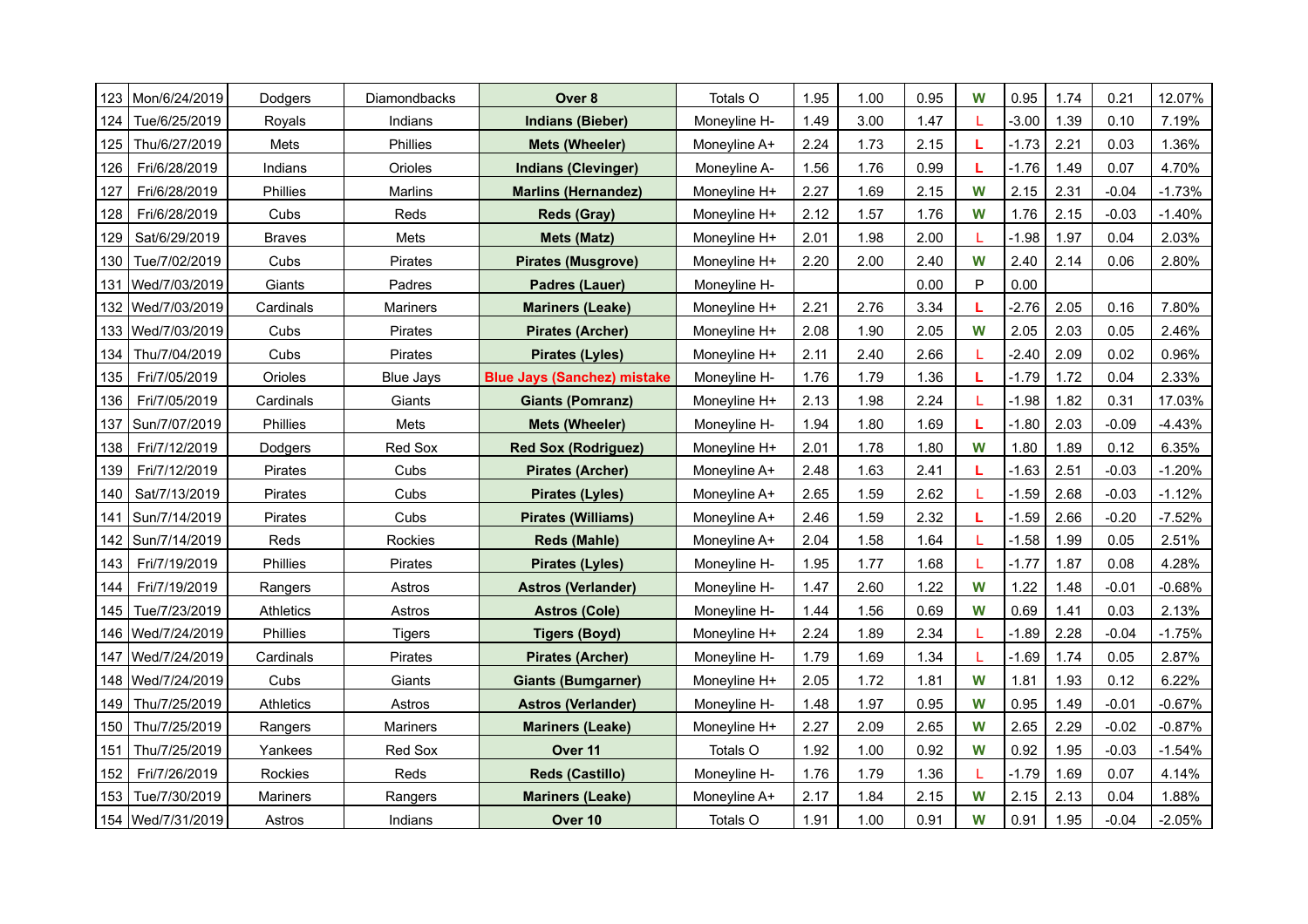|     | 155   Wed/7/31/2019 | <b>Mariners</b>  | Rangers          | <b>Mariners (Leblanc)</b>          | Moneyline A+  | 2.52 | 1.84 | 2.80 |           | $-1.84$ | 2.43 | 0.09    | 3.70%     |
|-----|---------------------|------------------|------------------|------------------------------------|---------------|------|------|------|-----------|---------|------|---------|-----------|
| 156 | Sun/8/04/2019       | White Sox        | Phillies         | <b>Phillies (Smyly)</b>            | Moneyline H-  | 1.64 | 1.60 | 1.02 |           | $-1.60$ | 1.64 | 0.00    | $0.00\%$  |
| 157 | Mon/8/05/2019       | <b>Braves</b>    | Twins            | <b>Twins (Odorizzi)</b>            | Moneyline H+  | 2.05 | 2.17 | 2.28 | W         | 2.28    | 1.89 | 0.16    | 8.47%     |
| 158 | Tue/8/06/2019       | <b>Marlins</b>   | Mets             | Mets (Wheeler)                     | Moneyline H-  |      |      | 0.00 | P         | 0.00    |      |         |           |
| 159 | Wed/8/07/2019       | Rockies          | Astros           | <b>Astros (Cole)</b>               | Moneyline H-  | 1.32 | 2.22 | 0.71 | W         | 0.71    | 1.28 | 0.04    | 3.13%     |
| 160 | Thu/8/08/2019       | Rockies          | Padres           | Padres (Lauer)                     | Moneyline H-  | 1.94 | 1.67 | 1.57 | W         | 1.57    | 2.00 | $-0.06$ | $-3.00\%$ |
| 161 | Fri/8/09/2019       | Rockies          | Padres           | <b>Padres (Quantril)</b>           | Moneyline H-  | 1.72 | 1.51 | 1.09 | W         | 1.09    | 1.67 | 0.05    | 2.99%     |
| 162 | Sat/8/10/2019       | Pirates          | Cardinals        | <b>Pirates (Musgrove)</b>          | Moneyline A+  | 2.58 | 1.55 | 2.45 |           | $-1.55$ | 2.55 | 0.03    | 1.18%     |
| 163 | Mon/8/12/2019       | Reds             | Nationals        | Reds (Desclafani)                  | Moneyline A+  | 1.99 | 1.57 | 1.55 |           | $-1.57$ | 1.87 | 0.12    | 6.42%     |
| 164 | Tue/8/13/2019       | Astros           | <b>White Sox</b> | <b>Astros (Cole)</b>               | Moneyline A-  |      |      | 0.00 | P         | 0.00    |      |         |           |
| 165 | Thu/8/15/2019       | Astros           | <b>Athletics</b> | <b>Astros (Sanchez)</b>            | Moneyline A-  | 1.81 | 1.96 | 1.59 |           | $-1.96$ | 1.91 | $-0.10$ | $-5.24%$  |
| 166 | Thu/8/15/2019       | Dodgers          | Marlins          | <b>Marlins (Smith) 1st5</b>        | 5 inn money + | 3.19 | 1.00 | 2.19 | W         | 2.19    | 2.99 | 0.20    | 6.69%     |
| 167 | Thu/8/15/2019       | Cubs             | Phillies         | <b>Phillies (Smyly) 1st5</b>       | 5 inn money + | 2.32 | 1.00 | 1.32 | T.        | $-1.00$ | 2.27 | 0.05    | 2.20%     |
| 168 | Fri/8/16/2019       | Padres           | Phillies         | <b>Phillies (Velasquez) 1st5</b>   | Moneyline H+  | 2.02 | 1.00 | 1.02 | W         | 1.02    | 1.98 | 0.04    | 2.02%     |
| 169 | Fri/8/16/2019       | Cubs             | Pirates          | <b>Pirates (Musgrove)</b>          | Moneyline H+  | 2.34 | 1.73 | 2.32 | W         | 2.32    | 2.17 | 0.17    | 7.83%     |
| 170 | Fri/8/16/2019       | Cubs             | Pirates          | Pirates (Musgrove) 1st5            | 5 inn money + | 2.30 | 1.00 | 1.30 | W         | 1.30    | 2.23 | 0.07    | 3.14%     |
| 171 | Fri/8/16/2019       | Astros           | Athletics        | <b>Astros (Verlander)</b>          | Moneyline A-  | 1.54 | 2.44 | 1.32 |           | $-2.44$ | 1.54 | 0.00    | $0.00\%$  |
| 172 | Fri/8/16/2019       | <b>Tigers</b>    | Rays             | <b>Tigers (Norris) 1st5</b>        | 5 inn money + | 3.50 | 1.00 | 2.50 | W         | 2.50    | 3.67 | $-0.17$ | -4.63%    |
| 173 | Sat/8/17/2019       | Indians          | Yankees          | <b>Yankees (Paxton)</b>            | Moneyline H-  | 1.65 | 2.51 | 1.63 | W         | 1.63    | 1.60 | 0.05    | 3.13%     |
| 174 | Sat/8/17/2019       | Mets             | Royals           | Royals (Junis) 1st5                | 5 inn money + | 2.96 | 1.00 | 1.96 | P         | 0.00    | 2.83 | 0.13    | 4.59%     |
| 175 | Sat/8/17/2019       | Dodgers          | <b>Braves</b>    | <b>Braves (Foltynewicz) 1st5</b>   | 5 inn money + | 2.38 | 1.00 | 1.38 | P         | 0.00    | 2.51 | $-0.13$ | $-5.18%$  |
| 176 | Sat/8/17/2019       | Orioles          | Red Sox          | <b>Orioles (Wojciechowski)1st5</b> | 5 inn money + | 3.59 | 1.00 | 2.59 |           | $-1.00$ | 3.44 | 0.15    | 4.36%     |
| 177 | Sat/8/17/2019       | Cardinals        | Reds             | <b>Reds (Desclafani)</b>           | Moneyline H+  | 2.20 | 2.04 | 2.45 | W         | 2.45    | 2.21 | $-0.01$ | $-0.45%$  |
| 178 | Sun/8/18/2019       | Indians          | Yankees          | <b>Yankees (Sabathis) 1st5</b>     | 5 inn money + | 2.18 | 1.00 | 1.18 |           | $-1.00$ | 2.22 | $-0.04$ | $-1.80%$  |
| 179 | Sun/8/18/2019       | Mets             | Royals           | Royals (Sparkman) 1st5             | 5 inn money + | 2.69 | 1.00 | 1.69 | W         | 1.69    | 2.62 | 0.07    | 2.67%     |
|     | 180   Sun/8/18/2019 | Giants           | Diamondbacks     | Diamondbacks (Kelly) 1st5          | 5 inn money + | 1.98 | 1.00 | 0.98 | W         | 0.98    | 2.01 | $-0.03$ | $-1.49%$  |
| 181 | Tue/8/20/2019       | Royals           | Orioles          | <b>Orioles (Bundy)</b>             | Moneyline H-  | 1.85 | 1.76 | 1.50 | W         | 1.50    | 1.84 | 0.01    | 0.54%     |
| 182 | Tue/8/20/2019       | Royals           | Orioles          | <b>Orioles (Bundy) 1st5</b>        | 5 inn money + | 1.98 | 1.00 | 0.98 | L         | $-1.00$ | 1.91 | 0.07    | 3.66%     |
| 183 | Tue/8/20/2019       | Indians          | Mets             | Mets (Matz) 1st5                   | 5 inn money + | 2.28 |      | 0.00 | ${\sf P}$ | 0.00    | 2.17 | 0.11    | 5.07%     |
| 184 | Tue/8/20/2019       | <b>Blue Jays</b> | Dodgers          | <b>Blue Jays (Reid-Foley) 1st5</b> | 5 inn money + | 3.61 |      | 0.00 | P         | 0.00    | 3.99 | $-0.38$ | $-9.52%$  |
| 185 | Wed/8/21/2019       | Rockies          | Diamondbacks     | Diamondbacks (Leake)               | Moneyline H+  | 2.04 |      | 0.00 | P         | 0.00    |      |         |           |
|     | 186   Wed/8/21/2019 | Tigers           | Astros           | <b>Astros (Verlander)</b>          | Moneyline H-  | 1.24 | 3.76 | 0.90 |           | $-3.76$ | 1.19 | 0.05    | 4.20%     |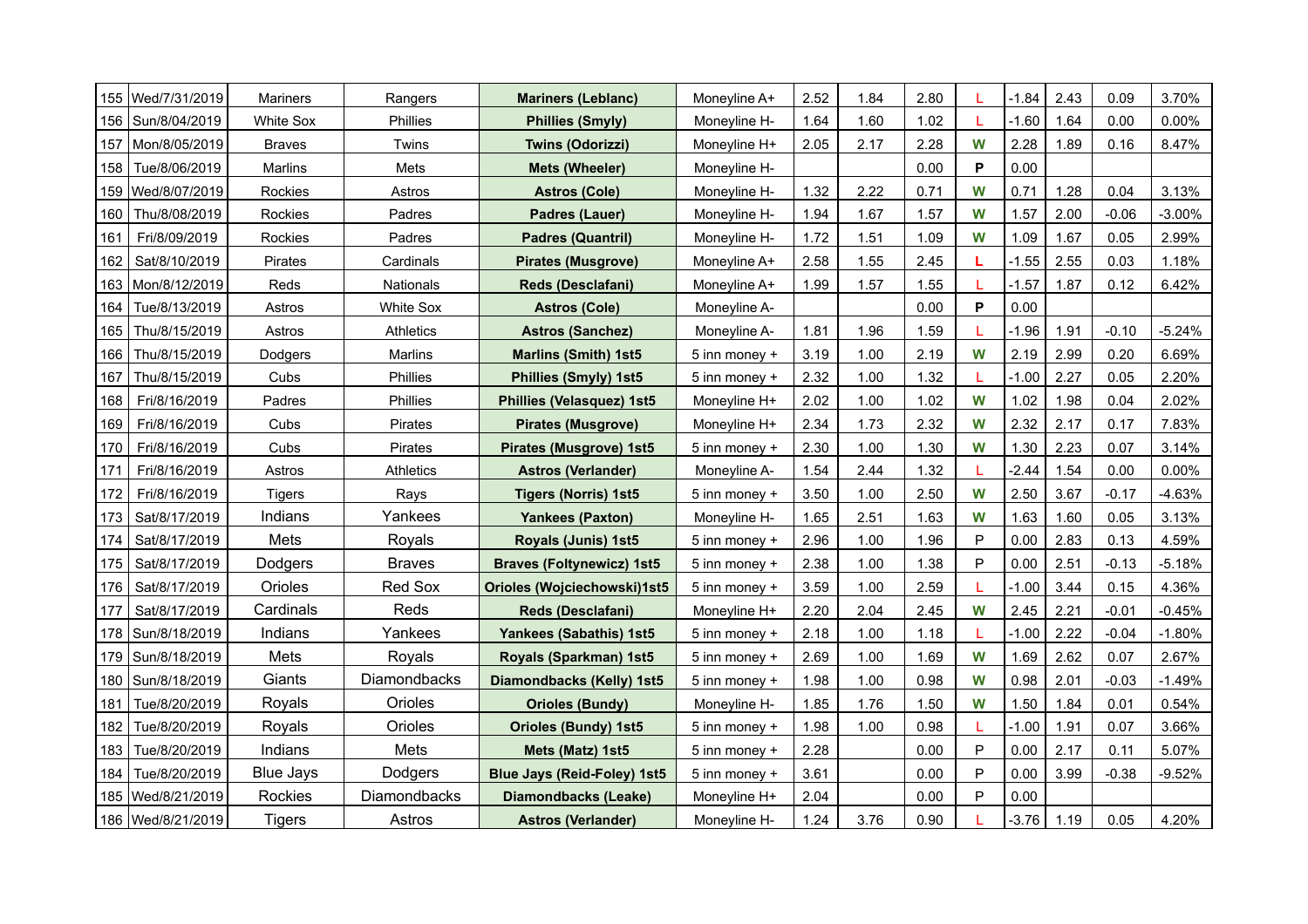|     | 187   Wed/8/21/2019 | Royals           | Orioles          | <b>Orioles (Brooks) 1st5</b>        | 5 inn money + | 2.09 | 1.00 | 1.09 | W | 1.09    | 2.08 | 0.01    | 0.48%     |
|-----|---------------------|------------------|------------------|-------------------------------------|---------------|------|------|------|---|---------|------|---------|-----------|
|     | 188   Wed/8/21/2019 | Giants           | Cubs             | <b>Giants (Rodriguez) 1st5</b>      | 5 inn money + | 2.97 | 1.00 | 1.97 |   | $-1.00$ | 3.05 | $-0.08$ | $-2.62%$  |
| 189 | Thu/8/22/2019       | <b>Nationals</b> | Pirates          | <b>Pirates (Brault) 1st5</b>        | 5 inn money + | 3.04 | 1.00 | 2.04 |   | $-1.00$ | 3.06 | $-0.02$ | $-0.65%$  |
| 190 | Thu/8/22/2019       | Rays             | Orioles          | <b>Orioles (Wojciechowski) 1st5</b> | 5 inn money + | 2.71 |      | 0.00 | P | 0.00    | 2.87 | $-0.16$ | $-5.57%$  |
| 191 | Fri/8/23/2019       | <b>Braves</b>    | Mets             | <b>Braves (Foltynewicz) 1st 5</b>   | 5 inn money + | 2.75 |      | 0.00 | P | 0.00    | 2.78 | $-0.03$ | $-1.08%$  |
| 192 | Fri/8/23/2019       | <b>Braves</b>    | Mets             | Over 4 1st5                         | Totals O      | 1.94 | 1.00 | 0.94 |   | $-1.00$ | 2.16 | $-0.22$ | $-10.19%$ |
| 193 | Fri/8/23/2019       | Rangers          | <b>White Sox</b> | <b>White Sox (Cease)</b>            | Moneyline H+  | 2.28 | 1.65 | 2.11 | W | 2.11    | 2.28 | 0.00    | $0.00\%$  |
| 194 | Fri/8/23/2019       | Angels           | Astros           | Over 5 1st5                         | Totals O      | 1.97 | 1.00 | 0.97 | W | 0.97    | 1.79 | 0.18    | 10.06%    |
| 195 | Fri/8/23/2019       | Rockies          | Cardinals        | <b>Rockies (Lambert) 1st5</b>       | 5 inn money + | 3.07 | 1.00 | 2.07 |   | $-1.00$ | 3.19 | $-0.12$ | $-3.76%$  |
| 196 | Sat/8/24/2019       | <b>Braves</b>    | Mets             | Mets (Wheeler) 1st5                 | 5 inn money - | 1.91 | 1.00 | 0.91 | W | 0.91    | 1.88 | 0.03    | 1.60%     |
| 197 | Sat/8/24/2019       | <b>Nationals</b> | Cubs             | <b>Nationals (Ross) 1s5t</b>        | 5 inn money + | 2.62 | 1.00 | 1.62 | W | 1.62    | 2.55 | 0.07    | 2.75%     |
| 198 | Sun/8/25/2019       | Phillies         | <b>Marlins</b>   | <b>Marlins (Hernandez) 1st5</b>     | Moneyline H+  | 2.67 |      | 0.00 | P | 0.00    | 2.81 | $-0.14$ | $-4.98%$  |
| 199 | Mon/8/26/2019       | Diamondbacks     | Giants           | <b>Giants (Beede) 1st5</b>          | 5 inn money + | 2.01 |      | 0.00 | P | 0.00    | 2.01 | 0.00    | $0.00\%$  |
| 200 | Mon/8/26/2019       | Reds             | <b>Marlins</b>   | <b>Marlins (Lpoez) 1st5</b>         | 5 inn money + | 2.57 | 1.00 | 1.57 |   | $-1.00$ | 2.48 | 0.09    | 3.63%     |
| 201 | Tue/8/27/2019       | Pirates          | <b>Phillies</b>  | <b>Under 5.5 1st5</b>               | 5 inn Under   | 1.97 | 1.00 | 0.97 | W | 0.97    | 1.85 | 0.12    | 6.49%     |
| 202 | Tue/8/27/2019       | Orioles          | Nationals        | <b>Orioles (Brooks) 1st5</b>        | 5 inn money + | 3.42 | 1.00 | 2.42 | W | 2.42    | 3.84 | $-0.42$ | -10.94%   |
| 203 | Tue/8/27/2019       | Rays             | Astros           | <b>Astros (Verlander)</b>           | Moneyline H-  | 1.60 | 1.90 | 1.14 | W | 1.14    | 1.53 | 0.07    | 4.58%     |
| 204 | Tue/8/27/2019       | Red Sox          | Rockies          | Red Sox (Porcello) 1st5             | 5 inn money + | 1.99 | 1.00 | 0.99 | W | 0.99    | 1.75 | 0.24    | 13.71%    |
| 205 | Tue/8/27/2019       | Red Sox          | Rockies          | Under 8 1st5                        | 5 inn Under   | 1.88 | 1.00 | 0.88 | P | 0.00    | 1.72 | 0.16    | 9.30%     |
| 206 | Tue/8/27/2019       | Rangers          | Angels           | <b>Angels (Heaney)</b>              | Moneyline H-  | 1.71 | 2.37 | 1.68 | W | 1.68    | 1.63 | 0.08    | 4.91%     |
| 207 | Tue/8/27/2019       | Yankees          | Mariners         | <b>Mariners (Kikuchi) 1st5</b>      | 5 inn money + | 2.61 | 1.00 | 1.61 |   | $-1.00$ | 2.55 | 0.06    | 2.35%     |
|     | 208   Wed/8/28/2019 | Cardinals        | <b>Brewers</b>   | <b>Brewers (Lyles) 1st5</b>         | 5 inn money + | 2.33 | 1.00 | 1.33 | W | 1.33    | 2.38 | $-0.05$ | $-2.10%$  |
|     | 209   Wed/8/28/2019 | Orioles          | <b>Nationals</b> | Orioles (Wojciechowski) 1st5        | 5 inn money + | 3.96 | 1.00 | 2.96 | L | $-1.00$ | 3.81 | 0.15    | 3.94%     |
|     | 210   Wed/8/28/2019 | Reds             | <b>Marlins</b>   | <b>Reds (Desclafani)</b>            | Moneyline A-  | 1.68 | 1.62 | 1.10 | W | 1.10    | 1.66 | 0.02    | 1.20%     |
| 211 | Wed/8/28/2019       | Red Sox          | Rockies          | <b>Rockies (Lambert) 1st5</b>       | 5 inn money + | 2.55 | 1.00 | 1.55 | L | $-1.00$ | 2.62 | $-0.07$ | $-2.67%$  |
|     | 212   Wed/8/28/2019 | Rays             | Astros           | <b>Over 4.5 1st5</b>                | 5 inn Over    | 1.96 | 1.00 | 0.96 | W | 0.96    | 2.34 | $-0.38$ | -16.24%   |
| 213 | Thu/8/29/2019       | <b>Mariners</b>  | Rangers          | <b>Mariners (Hernandez)</b>         | Moneyline A+  | 2.52 | 2.42 | 3.68 | W | 3.68    | 2.69 | $-0.17$ | $-6.32%$  |
| 214 | Thu/8/29/2019       | Dodgers          | Diamondbacks     | Over 9                              | Totals O      | 1.94 | 1.00 | 0.94 | W | 0.94    | 1.85 | 0.09    | 4.86%     |
| 215 | Thu/8/29/2019       | Padres           | Giants           | <b>Giants (Rodriguez)</b>           | 5 inn money + | 2.13 | 1.00 | 1.13 | L | $-1.00$ | 2.07 | 0.06    | 2.90%     |
| 216 | Thu/8/29/2019       | Dodgers          | Diamondbacks     | Diamondbacks (Kelly) 1st5           | 5 inn money + | 2.68 | 1.00 | 1.68 | W | 1.68    | 2.89 | $-0.21$ | $-7.27%$  |
| 217 | Thu/8/29/2019       | Indians          | <b>Tigers</b>    | <b>Tigers (Norris)</b>              | 5 inn money + | 3.00 | 1.00 | 2.00 |   | $-1.00$ | 3.14 | $-0.14$ | $-4.46%$  |
|     | 218   Thu/8/29/2019 | <b>Athletics</b> | Royals           | <b>Royals (Sparkman)</b>            | 5 inn money + | 2.85 | 1.00 | 1.85 |   | $-1.00$ | 2.97 | $-0.12$ | $-4.04%$  |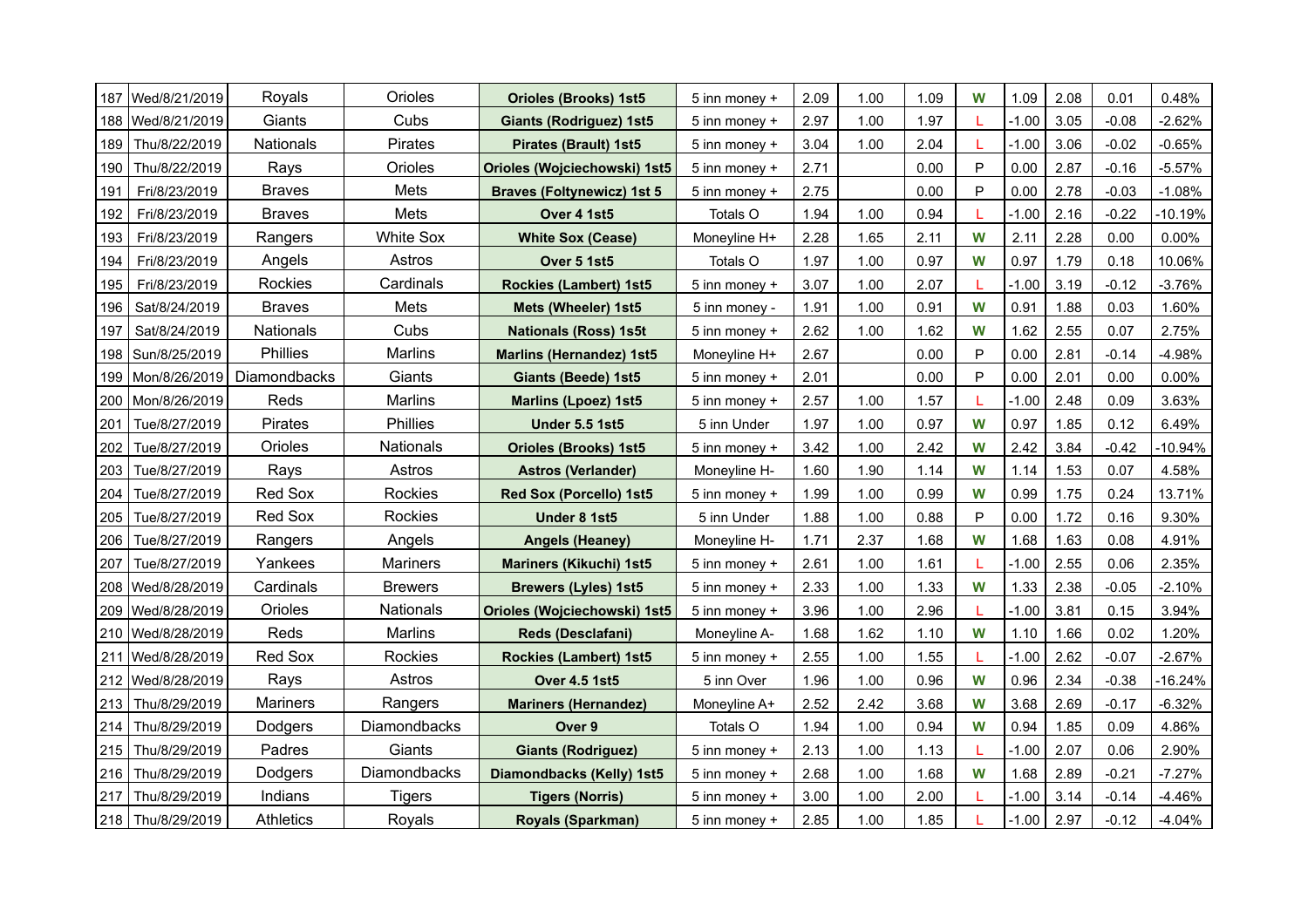| 219 | Thu/8/29/2019       | Twins            | <b>White Sox</b> | <b>White Sox (Cease) 1st5</b>         | 5 inn money + | 2.76 | 1.00 | 1.76 |             | $-1.00$ | 2.48 | 0.28    | 11.29%   |
|-----|---------------------|------------------|------------------|---------------------------------------|---------------|------|------|------|-------------|---------|------|---------|----------|
| 220 | Thu/8/29/2019       | Rangers          | <b>Mariners</b>  | <b>Mariners (Hernandez) 1st5</b>      | 5 inn money + | 2.52 |      | 0.00 | P           | 0.00    | 2.93 | $-0.41$ | -13.99%  |
| 221 | Thu/8/29/2019       | Dodgers          | Diamondbacks     | Over 5                                | 5 inn money - | 1.99 | 1.00 | 0.99 | W           | 0.99    | 1.92 | 0.07    | 3.65%    |
| 222 | Fri/8/30/2019       | Astros           | <b>Blue Jays</b> | Over 10                               | Totals O      | 1.90 | 1.00 | 0.90 | W           | 0.90    | 1.78 | 0.12    | 6.74%    |
| 223 | Fri/8/30/2019       | White Sox        | <b>Braves</b>    | <b>White Sox (Nova) 1st5</b>          | 5 inn money + | 2.79 | 0.50 | 0.90 |             | $-0.50$ | 2.83 | $-0.04$ | $-1.41%$ |
| 224 | Fri/8/30/2019       | Pirates          | Rockies          | <b>Under 8.5 1st5</b>                 | 5 inn Under   | 1.90 | 0.50 | 0.45 | W           | 0.45    | 1.83 | 0.07    | 3.83%    |
| 225 | Sat/8/31/2019       | Mets             | Phillies         | <b>Mets (Matz)</b>                    | Moneyline A-  | 1.93 | 1.69 | 1.57 | W           | 1.57    | 1.89 | 0.04    | 2.12%    |
| 226 | Sat/8/31/2019       | White Sox        | <b>Braves</b>    | <b>White Sox (Lopez) 1st5</b>         | 5 inn money + | 2.76 | 1.00 | 1.76 |             | $-1.00$ | 2.66 | 0.10    | 3.76%    |
| 227 | Sat/8/31/2019       | Dodgers          | Diamondbacks     | amondbacks (Ray) 1st5                 | 5 inn money + | 2.31 | 1.00 | 1.31 | W           | 1.31    | 2.26 | 0.05    | 2.21%    |
| 228 | Sat/8/31/2019       | Dodgers          | Diamondbacks     | Over <sub>8</sub>                     | Totals O      | 1.89 | 1.00 | 0.89 | W           | 0.89    | 1.83 | 0.06    | 3.28%    |
| 229 | Sat/8/31/2019       | Dodgers          | Diamondbacks     | <b>Over 4.5 1st5</b>                  | 5 inn Over    | 1.96 | 1.00 | 0.96 | W           | 0.96    | 2.01 | $-0.05$ | $-2.49%$ |
| 230 | Sun/9/01/2019       | Astros           | <b>Blue Jays</b> | <b>Blue Jays (Font) 1st5</b>          | 5 inn money + | 3.14 |      | 0.00 | P           | 0.00    | 3.46 | $-0.32$ | $-9.25%$ |
| 231 | Sun/9/01/2019       | Astros           | <b>Blue Jays</b> | <b>Over 4.5 1st5</b>                  | 5 inn Over    | 1.83 | 1.00 | 0.83 |             | $-1.00$ | 1.85 | $-0.02$ | $-1.08%$ |
|     | 232   Sun/9/01/2019 | Indians          | Rays             | Indians (Plutko) 1st5                 | 5 inn money + | 2.67 | 1.00 | 1.67 |             | $-1.00$ | 2.83 | $-0.16$ | $-5.65%$ |
| 233 | Sun/9/01/2019       | Marlins          | Nationals        | <b>Nationals (Corbin)</b>             | Moneyline H-  | 1.41 | 1.00 | 0.41 | W           | 0.41    | 1.34 | 0.07    | 5.22%    |
| 234 | Sun/9/01/2019       | Reds             | Cardinals        | <b>Cardinals (Ponce de Leon) 1st5</b> | 5 inn money + | 2.07 | 1.00 | 1.07 |             | $-1.00$ | 2.11 | $-0.04$ | $-1.90%$ |
|     | 235   Mon/9/02/2019 | Mets             | Nationals        | <b>Over 9.5</b>                       | Totals O      | 1.91 | 1.00 | 0.91 | W           | 0.91    | 1.83 | 0.08    | 4.37%    |
| 236 | Mon/9/02/2019       | Mets             | <b>Nationals</b> | Over 5 1st5                           | 5 inn Over    | 1.82 | 1.00 | 0.82 | W           | 0.82    | 1.76 | 0.06    | 3.41%    |
| 237 | Mon/9/02/2019       | Twins            | <b>Tigers</b>    | <b>Tigers (Zimmerman) 1st5</b>        | 5 inn money + | 2.82 | 1.00 | 1.82 | W           | 1.82    | 2.82 | 0.00    | 0.00%    |
| 238 | Mon/9/02/2019       | <b>Blue Jays</b> | <b>Braves</b>    | <b>Blue Jays (Waguespack) 1st5</b>    | 5 inn money + | 3.09 | 1.00 | 2.09 |             | $-1.00$ | 2.87 | 0.22    | 7.67%    |
| 239 | Mon/9/02/2019       | Giants           | Cardinals        | <b>Giants (Beede) 1st5</b>            | 5 inn money + | 2.53 | 1.00 | 1.53 |             | $-1.00$ | 2.52 | 0.01    | 0.40%    |
| 240 | Mon/9/02/2019       | Astros           | <b>Brewers</b>   | <b>Astros (Cole)</b>                  | Moneyline A-  | 1.58 | 2.45 | 1.42 | W           | 1.42    | 1.58 | 0.00    | 0.00%    |
| 241 | Mon/9/02/2019       | Astros           | <b>Brewers</b>   | <b>Astros (Cole) 1st5</b>             | 5 inn money - | 1.53 |      | 0.00 | P           | 0.00    | 1.50 | 0.03    | 2.00%    |
| 242 | Mon/9/02/2019       | Rockies          | Dodgers          | <b>Dodgers (Buehler)</b>              | Moneyline H-  | 1.31 | 2.48 | 0.77 | W           | 0.77    | 1.30 | 0.01    | 0.77%    |
| 243 | Mon/9/02/2019       | Rockies          | Dodgers          | <b>Dodgers (Buehler) 1st5</b>         | 5 inn money - | 1.29 | 1.00 | 0.29 | W           | 0.29    | 1.30 | $-0.01$ | $-0.77%$ |
| 244 | Tue/9/03/2019       | <b>Mariners</b>  | Cubs             | <b>Mariners (Hernandez)</b>           | Moneyline A+  | 3.05 | 1.71 | 3.51 |             | $-1.71$ | 3.34 | $-0.29$ | $-8.68%$ |
| 245 | Tue/9/03/2019       | Blue Jays        | <b>Braves</b>    | <b>Blue Jays (Font) 1st5</b>          | 5 inn money + | 2.71 | 1.00 | 1.71 |             | $-1.00$ | 2.64 | 0.07    | 2.65%    |
| 246 | Tue/9/03/2019       | Orioles          | Rays             | <b>Orioles (Blach)</b>                | Moneyline A+  | 3.57 | 1.50 | 3.86 | W           | 3.86    | 3.51 | 0.06    | 1.71%    |
| 247 | Tue/9/03/2019       | Orioles          | Rays             | <b>Orioles (Blach) 1st5</b>           | 5 inn money + | 3.35 |      | 0.00 | $\mathsf P$ | 0.00    | 3.14 | 0.21    | 6.69%    |
| 248 | Tue/9/03/2019       | <b>Mariners</b>  | Cubs             | <b>Mariners (Hernandez) 1st5</b>      | Moneyline H+  | 3.03 | 1.00 | 2.03 |             | $-1.00$ | 3.13 | $-0.10$ | $-3.19%$ |
| 249 | Wed/9/04/2019       | Mets             | Nationals        | Over 5 1st5                           | 5 inn Over    | 1.83 |      | 0.00 | P           | 0.00    | 1.80 | 0.03    | 1.67%    |
|     | 250 Wed/9/04/2019   | Twins            | Red Sox          | <b>Over 5.5 1st5</b>                  | 5 inn Over    | 1.92 | 1.00 | 0.92 |             | $-1.00$ | 1.84 | 0.08    | 4.35%    |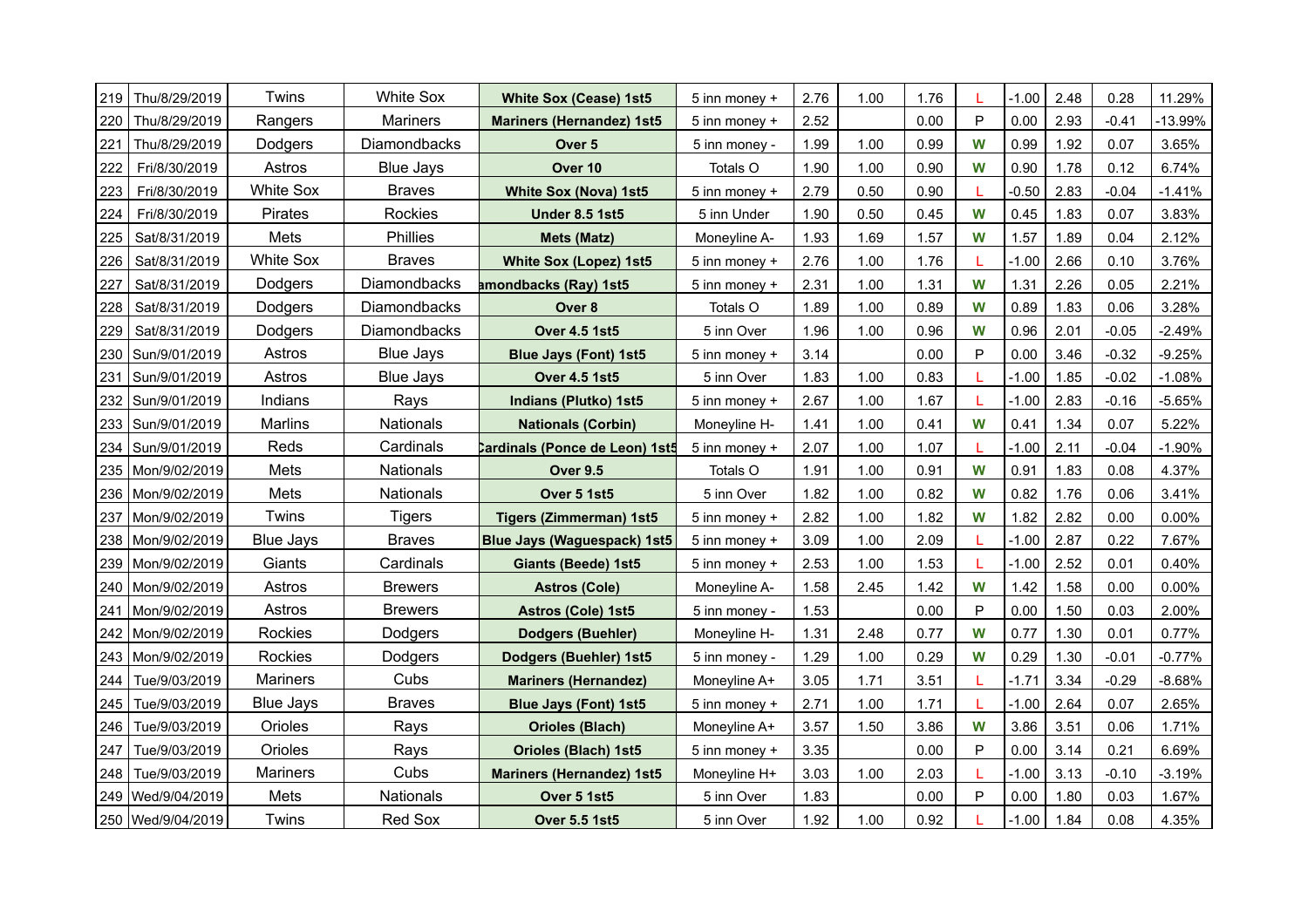| 251 | Thu/9/05/2019       | Phillies         | Reds             | Over 5 1st5                     | 5 inn Over    | 1.87 | 0.50 | 0.44 |              | $-0.50$ | 2.13 | $-0.26$ | -12.21%   |
|-----|---------------------|------------------|------------------|---------------------------------|---------------|------|------|------|--------------|---------|------|---------|-----------|
| 252 | Thu/9/05/2019       | <b>Phillies</b>  | Reds             | Reds (Gray) 1st5                | 5 inn money + | 1.63 | 0.50 | 0.32 |              | $-0.50$ | 1.63 | 0.00    | $0.00\%$  |
| 253 | Thu/9/05/2019       | <b>White Sox</b> | Indians          | <b>Over 5.5 1st5</b>            | 5 inn Over    | 1.97 | 0.50 | 0.49 |              | $-0.50$ | 2.30 | $-0.33$ | $-14.35%$ |
| 254 | Thu/9/05/2019       | <b>White Sox</b> | Indians          | <b>Over 9.5</b>                 | Totals O      | 1.93 | 1.00 | 0.93 |              | $-1.00$ | 2.18 | $-0.25$ | $-11.47%$ |
| 255 | Fri/9/06/2019       | Diamondbacks     | Reds             | Reds (Mahle) 1st5               | 5 inn money + | 2.11 | 0.50 | 0.56 |              | $-0.50$ | 2.07 | 0.04    | 1.93%     |
| 256 | Fri/9/06/2019       | Diamondbacks     | Reds             | <b>Reds (Mahle)</b>             | Moneyline H+  | 2.14 | 1.84 | 2.10 |              | $-1.84$ | 2.07 | 0.07    | 3.38%     |
| 257 | Fri/9/06/2019       | Indians          | Twins            | Twins (Pineda) 1st5             | 5 inn money - | 1.56 | 0.50 | 0.28 | W            | 0.28    | 1.59 | $-0.03$ | $-1.89%$  |
| 258 | Fri/9/06/2019       | Indians          | Twins            | <b>Twins (Pineda)</b>           | Moneyline H-  | 1.56 | 1.78 | 1.00 |              | $-1.78$ | 1.64 | $-0.08$ | $-4.88%$  |
| 259 | Fri/9/06/2019       | Giants           | Dodgers          | Dodgers (Kershaw)               | Moneyline H-  | 1.38 | 1.58 | 0.60 |              | $-1.58$ | 1.33 | 0.05    | 3.76%     |
| 260 | Sat/9/07/2019       | Diamondbacks     | Reds             | Reds (Castillo) 1st5            | 5 inn money - | 1.63 | 0.50 | 0.32 |              | $-0.50$ | 1.65 | $-0.02$ | $-1.21%$  |
| 261 | Sat/9/07/2019       | Cardinals        | <b>Pirates</b>   | <b>Pirates (Brault)</b>         | Moneyline H+  | 2.31 | 1.81 | 2.37 |              | $-1.81$ | 2.27 | 0.04    | 1.76%     |
| 262 | Sat/9/07/2019       | Cardinals        | Pirates          | <b>Pirates (Brault) 1st5</b>    | 5 inn money + | 2.27 | 0.50 | 0.64 |              | $-0.50$ | 2.20 | 0.07    | 3.18%     |
| 263 | Sat/9/07/2019       | Cubs             | <b>Brewers</b>   | <b>Cubs (Darvish) 1st5</b>      | 5 inn money - | 1.75 | 0.50 | 0.38 | W            | 0.38    | 1.79 | $-0.04$ | $-2.23%$  |
| 264 | Sat/9/07/2019       | <b>Mariners</b>  | Astros           | <b>Astros (Verlander) 1st5</b>  | 5 inn money - | 1.27 | 0.50 | 0.14 |              | $-0.50$ | 1.24 | 0.03    | 2.42%     |
| 265 | Sat/9/07/2019       | Rockies          | Padres           | Rockies (Hoffman) 1st5          | 5 inn money + | 2.35 | 0.50 | 0.68 |              | $-0.50$ | 2.43 | $-0.08$ | $-3.29%$  |
| 266 | Sat/9/07/2019       | <b>Tigers</b>    | <b>Athletics</b> | <b>Tigers (Zimmerman) 1st5</b>  | 5 inn money + | 3.32 | 0.50 | 1.16 |              | $-0.50$ | 3.49 | $-0.17$ | $-4.87%$  |
| 267 | Sun/9/08/2019       | Rangers          | Orioles          | Orioles (Wojchiechowski) 1st5   | Moneyline H+  | 2.27 | 0.10 | 0.13 |              | $-0.10$ | 2.35 | $-0.08$ | $-3.40%$  |
| 268 | Sun/9/08/2019       | Rangers          | Orioles          | Orioles (Wojchiechowski)        | Moneyline H+  | 2.28 | 2.51 | 3.21 |              | $-2.51$ | 2.22 | 0.06    | 2.70%     |
| 269 | Sun/9/08/2019       | <b>Blue Jays</b> | Rays             | Rays (Glasnow) 1st5             | 5 inn money - | 1.50 | 0.10 | 0.05 | W            | 0.05    | 1.49 | 0.01    | 0.67%     |
| 270 | Sun/9/08/2019       | <b>Mariners</b>  | Astros           | <b>Astros (Cole) 1st5</b>       | 5 inn money - | 1.27 | 0.10 | 0.03 | W            | 0.03    | 1.24 | 0.03    | 2.42%     |
| 271 | Mon/9/09/2019       | Diamondbacks     | Mets             | <b>Mets (deGrom)</b>            | Moneyline H+  | 1.47 | 0.10 | 0.05 | W            | 0.05    | 1.44 | 0.03    | 2.08%     |
| 272 | Tue/9/10/2019       | <b>Brewers</b>   | Marlins          | <b>Marlins (Hernandez) 1st5</b> | 5 inn money + | 1.79 | 1.54 | 1.22 | W            | 1.22    | 1.74 | 0.05    | 2.87%     |
| 273 | Tue/9/10/2019       | Rays             | Rangers          | Rays (Yarbrough)                | Moneyline A-  | 1.85 | 0.10 | 0.09 |              | $-0.10$ | 1.83 | 0.02    | 1.09%     |
| 274 | Wed/9/11/2019       | Rays             | Rangers          | Rays (Yarbrough) 1st5           | 5 inn money - | 2.23 | 0.10 | 0.12 |              | $-0.10$ | 2.31 | $-0.08$ | $-3.46%$  |
| 275 | Wed/9/11/2019       | <b>Braves</b>    | <b>Phillies</b>  | <b>Phillies (Eflin) 1st5</b>    | 5 inn money + | 2.31 |      | 0.00 | $\mathsf{P}$ | 0.00    | 2.10 | 0.21    | 10.00%    |
| 276 | Wed/9/11/2019       | <b>Brewers</b>   | Marlins          | <b>Marlins (Lopez) 1st5</b>     | 5 inn money + | 2.31 | 0.10 | 0.13 | W            | 0.13    | 2.10 | 0.21    | 10.00%    |
| 277 | Thu/9/12/2019       | Cubs             | Padres           | Padres (Paddack) 1st5           | 5 inn money + | 2.02 | 0.10 | 0.10 |              | $-0.10$ | 1.84 | 0.18    | 9.78%     |
| 278 | Thu/9/12/2019       | <b>Brewers</b>   | Marlins          | <b>Marlins (Smith) 1st5</b>     | 5 inn money + | 2.19 | 0.10 | 0.12 | W            | 0.12    | 2.14 | 0.05    | 2.34%     |
| 279 | Thu/9/12/2019       | Pirates          | Giants           | <b>Pirates (Musgrove) 1st5</b>  | 5 inn money + | 1.96 | 1.55 | 1.49 | W            | 1.49    | 1.89 | 0.07    | 3.70%     |
| 280 | Thu/9/12/2019       | Pirates          | Giants           | <b>Pirates (Musgrove)</b>       | Moneyline A+  | 2.02 | 0.10 | 0.10 | W            | 0.10    | 2.02 | 0.00    | $0.00\%$  |
| 281 | Thu/9/12/2019       | <b>Braves</b>    | Phillies         | <b>Phillies (Smyly) 1st5</b>    | 5 inn money + | 2.13 | 1.64 | 1.85 |              | $-1.64$ | 2.13 | 0.00    | $0.00\%$  |
|     | 282   Thu/9/12/2019 | <b>Nationals</b> | Twins            | <b>Twins (Gibson)</b>           | Moneyline H+  | 2.11 | 0.10 | 0.11 |              | $-0.10$ | 2.22 | $-0.11$ | $-4.95%$  |